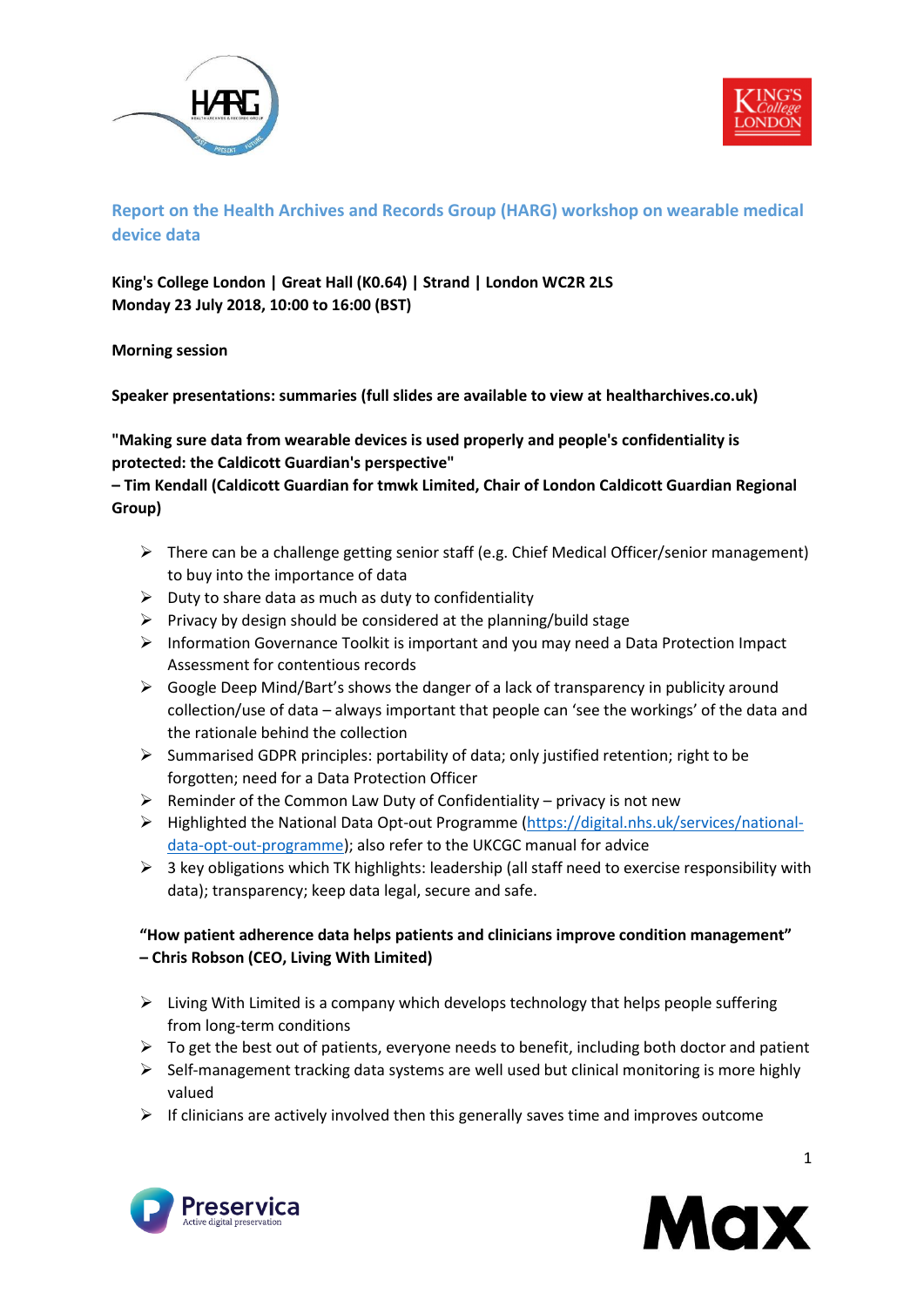



- ➢ Only 1/5 women seek help for bladder/incontinence problems. Only 20% do PFME to improve strength
- $\triangleright$  Living With have developed Squeezy, a pelvic floor exercise app, one of the most top rated in the UK with 30,000 users per month. 25% use it for more than 10 months
- $\triangleright$  Adherence data is critical are people keeping up use over time?
- $\triangleright$  Key finding is that the patient values being monitored and these apps work best if they are closely related to a condition and are clinician-led, not DIY
- ➢ 25% improvements to outcomes and fewer DNAs
- $\triangleright$  Important that clinicians can monitor adherence and intervene
- $\triangleright$  The app is helping to drive behavioral change.

## **"The GLOVE Project: Remote data-capture in hand-care, the implications for IT governance of routine-monitoring by patients"**

## **– Professor Patricia Grocott (Professor of Nursing Technology and Innovation, King's College London)**

- $\triangleright$  The GLOVE project focuses on the management of a skin condition that is difficult for clinicians to monitor and leads to a cycle of surgery and deterioration
- $\triangleright$  Phase 1 of the GLOVE project has been completed and a disposable dressing glove and with sensors and splints have been developed
- $\triangleright$  Heavy emphasis on co-design with clinicians and patients
- $\triangleright$  Data is sent to clinicians and an archive is maintained that requires sharing
- $\triangleright$  It is a crucial feature that data integrates with the NHS electronic patient record system.
- $\triangleright$  Highlights the importance of the NHS Health Research Authority Research Information Governance Process [\(https://www.hra.nhs.uk/about-us/governance/information](https://www.hra.nhs.uk/about-us/governance/information-governance/)[governance/\)](https://www.hra.nhs.uk/about-us/governance/information-governance/)
- ➢ Highlights the value of data 'pots' and ability to share data for the management of a condition across projects
- $\triangleright$  Trust in the data is crucial as is how it is shared, so relationship management is important
- $\triangleright$  How will the data be aggregated to spot trends?

## **"Bourbon. Lamp posts. And a Sense of Understanding." (Perspectives on the Meaning, Value and Integrity of Information)"**

**- Russell Joyce (Director and Principal Consultant, Heath Barrowcliff Consulting Ltd and Health Sciences Records and Archives (HSRAA) Conference Programme Organiser)**

- $\triangleright$  There is very little regulation around records management of wearable data
- $\triangleright$  Highlights the importance of the MHRA Data Integrity Guidelines for clinical trials [\(https://www.gov.uk/government/publications/guidance-on-gxp-data-integrity\)](https://www.gov.uk/government/publications/guidance-on-gxp-data-integrity) used in pharma, and similar WHO guidelines
- $\triangleright$  RecommendS the use of the ALCOA framework/principles used since the 1990s for the pharma data lifecycle – data that is Attributable, Legible, Contemporaneous and Accurate
- $\triangleright$  Importance of rules, technology, policies, people and training



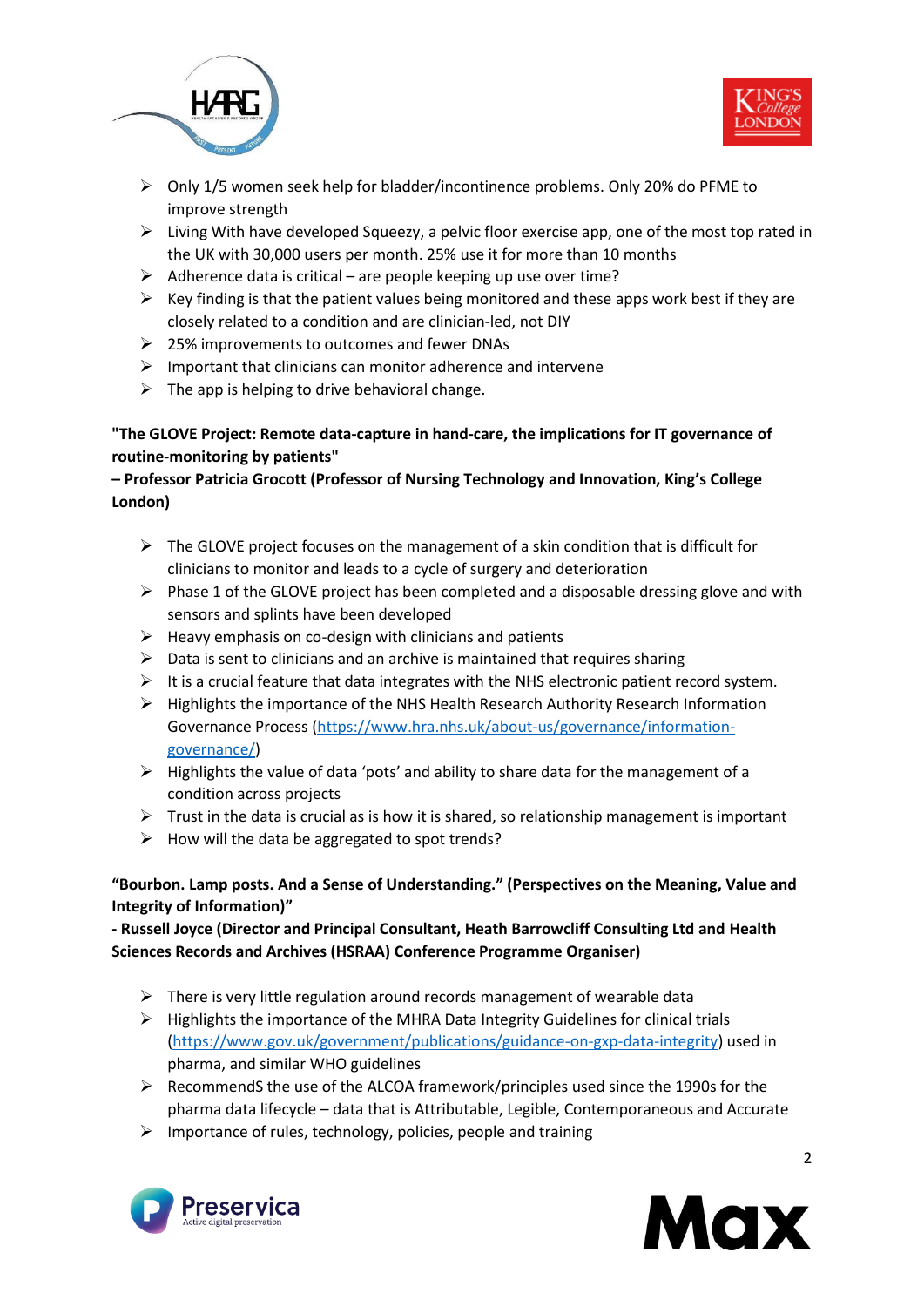



- $\triangleright$  True meaning and traceability of data requires an understanding of context
- $\triangleright$  Warns about the 'data tsunami' and the methodology for excluding data
- $\triangleright$  Dangers of making upload of data safe and how to transfer data effectively so it remains accurate. Similarly, validation of devices: be clear on what you are measuring and planning for the collection of analytics and its re-use.

#### **Questions from floor to all speakers**

**Geoff Browell:** What major lessons do you take and from whom?

**Patricia:** GLOVE collaborates with design sciences, HRA, clinical groups **Chris:** Clinicians often don't know what patients want, so you need people who can think laterally. Data has value to patients and clinicians, but only if both pay attention to the historic data which has been recorded. So how do you get clinicians and patients to engage with historic data rather than start from scratch each time? It's also important to pay attention to trend data and to be more transparent on both sides.

**Russell:** Take the opportunity to be involved at the design stage to understand and represent those needs.

**Patricia:** We define the data/measurable at proof of concept (e.g. we know what the qualitative measurables are at the outset).

**Question from Adam Spinks:** Interested in two directions, e.g. starting from research into development (with heavy regulations) into daily management. How to maintain this regulatory aspect the context of day-to-day use?

**Patricia:** This can be part of a stage process of implementation and hand-over. It is the responsibility of clinical teams to take this on as part of a managed process. **Russell:** Things like the anonymisation of data can be straightforward as part of normal clinical process.

**Tim:** How far does data go and how is it anonymised?

**Chris:** Regulations for commercial companies and are very difficult to deal with. Formal RCTs 'incredibly painful'.

#### **Discussion session on the topic of data integrity** (Chair: Russell Joyce)

**Scenario**: Sponsor clinical trial into sleep disorder requires the development of wearable tech to measure sleep patterns. What considerations need to be made in the following four areas?

#### **Group 1: Technology**

- Ensure devices measure accurately what you want to measure and up to 'gold standard'
- Granularity of data
- Scaleability of storage
- Data retrieval
- Metadata



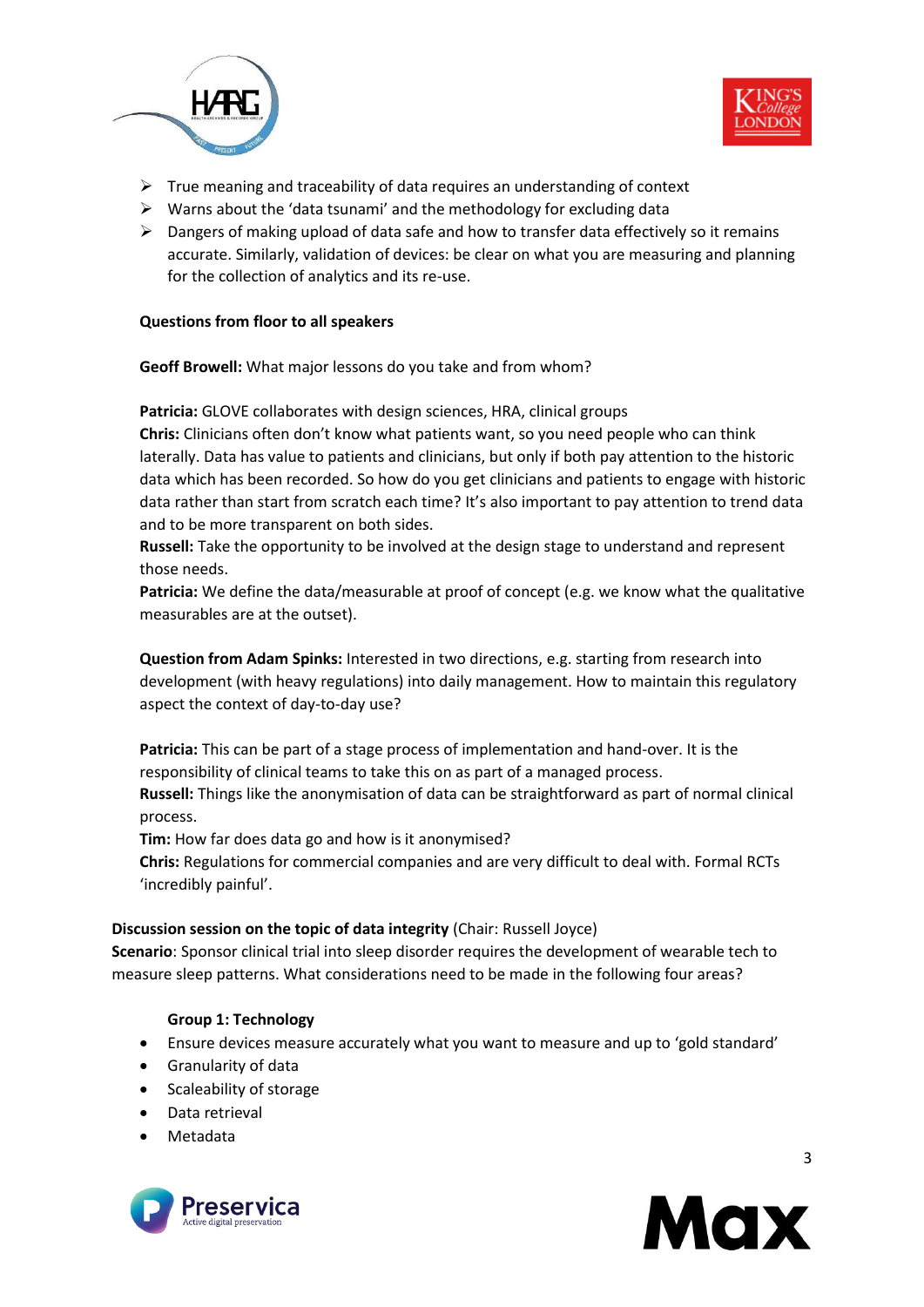



- Contextual knowledge
- Rationalise across devices
- Proprietary software? Compatibility
- Audience to whom is it valuable?
- Who needs access? Audit trails
- Retention
- Authenticity and control
- Data transfer from device to CRO and back to sponsor (migration and conversion)
- Ensure against tampering
- Add archivists in from beginning of process
- Accountability

### **Group 2: Policies and procedures**

- Work out where responsibilities lie data controller/processor/combination of sponsor and research centre or other?
- Data Protection/confidentiality policy
- Records Management policy
- Work details into contract
- Would need more details of scenario to be specific

### **Group 3: People**

- What are we evaluating?
- Who will take part and how to join
- What info will they require
- How adept are they at using tech?
- Breakdown/troubleshooting procedures
- What different groups will they interact with?
- How to translate issues around data integrity in a way which is understandable
- Consent, criteria to take part
- Risk management
- Control of use of devices to ensure data integrity (eg. other users getting hold of the device)
- Gender/age/cultural device

### **Group 4: Training**

- Without training, devices/software is useless
- Identify main groups for bespoke training
- Patients how to use/wear device
- What format of training (eg. booklets, online guides, in-person, etc)
- Opportunities for feedback to sponsors
- Information security
- CRO how to process, store, use data, backup
- Deliver exactly what was agreed to sponsor in contract
- Sponsor protecting patient info, management, storage, preservation of data, maintain training records



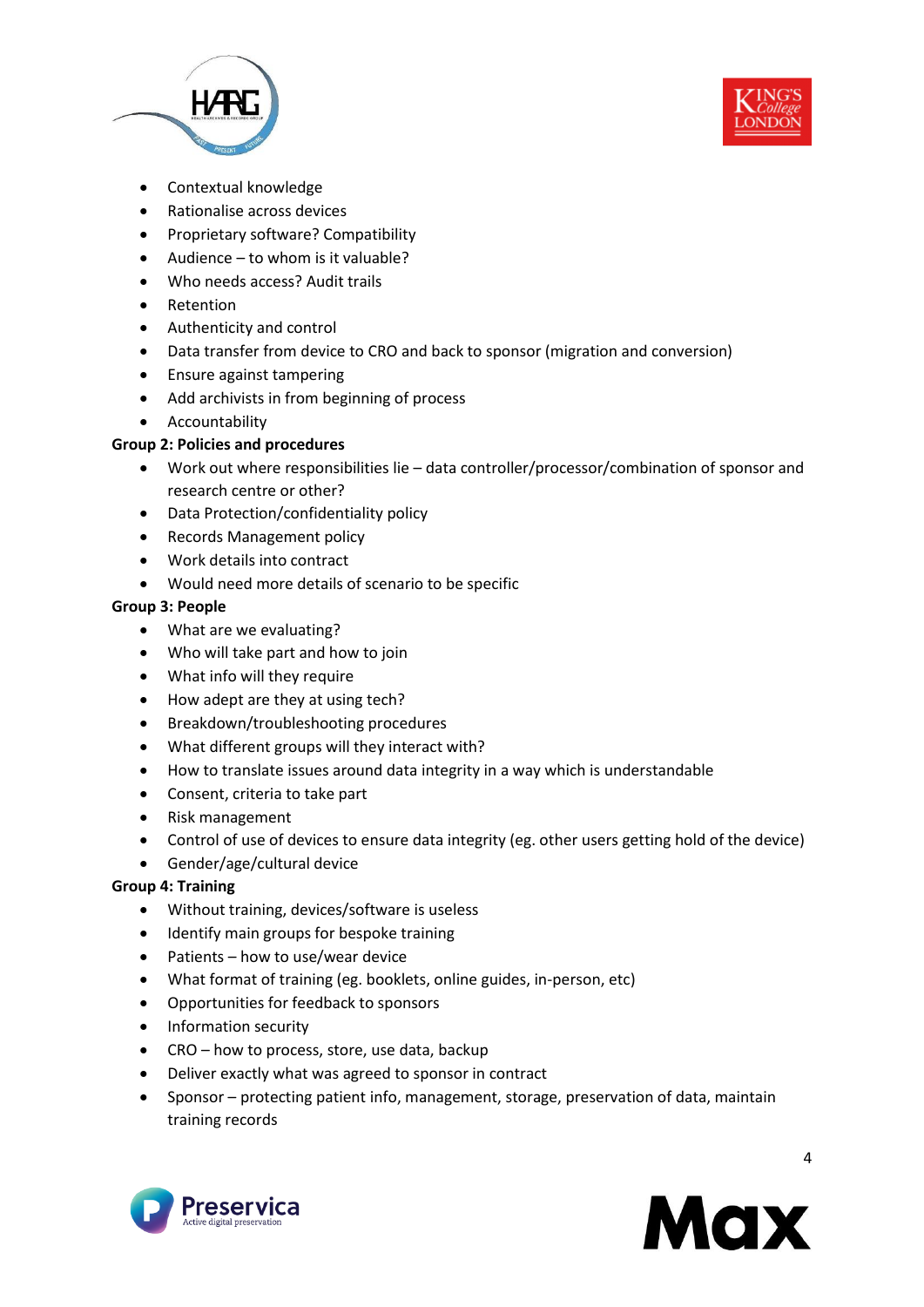



### **12.45-13.15:** Product demonstrations from event sponsors Max Communication and Preservica

#### **Afternoon session**

#### **Speaker presentations: summaries (full slides are available to view at healtharchives.co.uk)**

## **"We need to talk about data: trust, transparency and talking to the public" – Dr Natalie Banner (Understanding Patient Data Lead, Wellcome Trust)**

- $\triangleright$  AI is poorly understood with little recent research on impact
- $\triangleright$  Commercial access to health data leads to a drop off in public support for collection
- $\triangleright$  People often don't understand what is being done with their data due to lack of guidance/proper explanation
- ➢ Terminology of engagement with public/patients is often opaque
- $\triangleright$  Identifiability is a worry for patients
- $\triangleright$  Trustworthiness is crucial and requires: early conversation; use of examples to illustrate; human interaction to teach/reassure; meaningful transparency, and accountability (who controls the data in the short/medium/long term?)
- $\triangleright$  Fairness and equity in access to the data is important
- ➢ Above all, context changes meaning and needs to be clear and understood.

#### **"Quantified lives: Putting digital data in context"**

## **– Dr Rebecca Lynch (Assistant Professor in Medical Anthropology, London School of Hygiene and Tropical Medicine)**

- $\triangleright$  Fear of technology and surveillance limits take-up
- $\triangleright$  Wider cultural context is ignored
- $\triangleright$  Key areas: what is being measured? What are the underlying assumptions? What other technology is needed, for example a telephone/wireless? Who is measuring? How is data interpreted?
- $\triangleright$  The way data is collected shapes things fundamentally and behaviorally
- $\triangleright$  What is not recorded might be important
- ➢ What are the values and aims behind the tools and assumptions being tested?
- $\triangleright$  The human dimension is critical, such as the actual way people live their lives
- $\triangleright$  The social aspect is also important and will affect data
- $\triangleright$  Data and technologies are never agnostic.

#### **"Machine learning tailored to textile-embedded sensors"**

**– Dr Matthew J.W. Howard (Senior Lecturer in Informatics (Robotics), King's College London)**

 $\triangleright$  Provides example of smart sensors in textiles



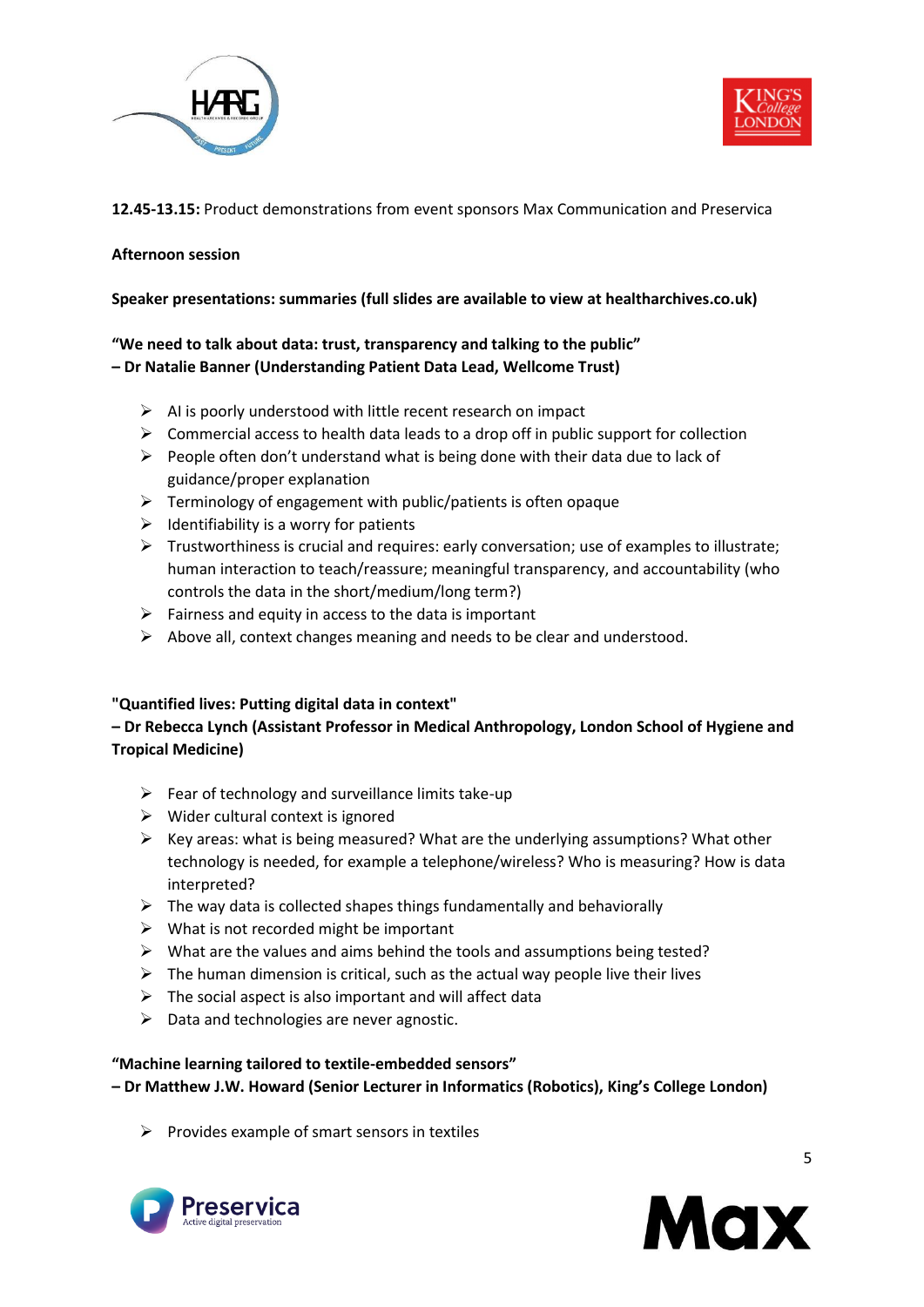



- $\triangleright$  Issues of working around how people really move naturally
- $\triangleright$  Shows potential importance of patient motion-capture through conductive sensors
- $\triangleright$  Too much is limited to the laboratory and is impractical
- $\triangleright$  Major potential in sub Saharan Africa where data capture in the field is very difficult
- $\geq$  80% of disabled people live in developing countries
- $\triangleright$  Such sensor initiatives can help capture meaningful data from a very large number of people.

#### **Questions for speakers**

**Geoff:** Picking up on the idea that 'data is not neutral' – it is about integrity, trust etc. How would you respond to that?

**Natalie:** We're increasingly aware of ourselves as data subjects. A one-off conversation is not sufficient: researchers need to demonstrate what they're doing differently to demonstrate trustworthiness.

**Rebecca:** People often find it hard to conceptualise what happens to data when it leaves its original context. We need to think about different groups with different needs.

**Matthew:** There's a trade-off with commercial technology companies. There could be benefits to using computational resources of, say, cloud platforms vs. personal devices.

**Patricia:** We need to work with industry. The potential commercial use of data is anathema to some patients, but researchers often rely on commercial partners. How to get around this?

**Natalie:** Openness and honesty is important here: we can't avoid work with commercial partners. **Rebecca:** Idea of commercial gain is indeed anathema to the general public, many of whom are committed to ideas around 'greater good' and free NHS. There's a question about transparency – how do we trust what happens to data after it leaves us?

**Natalie:** NHS Digital/national data opt-out has helped, in terms of providing more resources for clinicians and healthcare professionals to deal with some of these questions. It is hard to get an overall picture of data landscape in UK, so having a big level of detail many not be that useful.

**Question from unidentified speaker:** Data science is built on finding value for data collected for other purposes (eg. pharma background) – how does this square with transparency around use and purpose?

**Natalie:** This is a harder case to make, but the only way is to be transparent and clear on governance and the information security framework. The approach "We want all this data but we can't tell you what we want from it" is going to be problematic.

**Rebecca:** People are generally happy to help but it depends on the context.

**Matthew:** You can't just throw data at an algorithm: you need to know what you are measuring. But it does help to specify what kinds of things you could get out of the data and what that might be useful for.



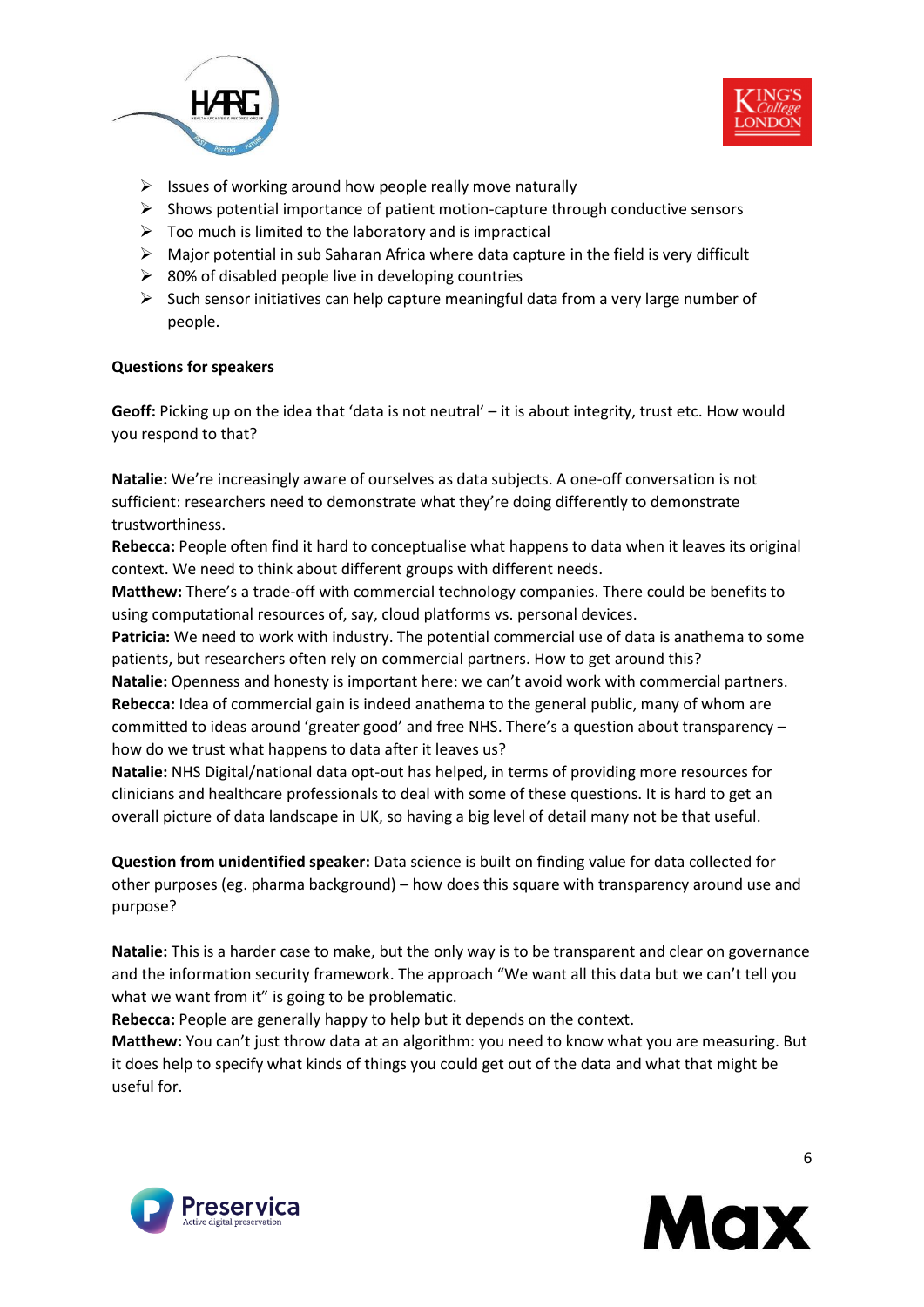



# **Introduction to and data visualisation from the project RADAR-base team (RADAR-base & PHI Data Lab, Institute of Psychiatry, Psychology & Neuroscience)**

- $\triangleright$  Can collect data from third-party API, device middleware or smartphone/apps/wearables
- $\triangleright$  Data is stored and analysed via open source tools
- $\triangleright$  Management and visualisation (data streaming)
- $\triangleright$  Data source integration how do we create data archives that make trends and meaningful intervention possible?

### **Discussion session on 'Next steps for dealing with medical device data'**

- Engaging participants
- How to define/apply best practice
- Compatible standards for data export, particularly for archives
- Methods to integrate all groups (archivists, patients, IT backgrounds) at the beginning of a project
- Functionality of data
- Appraisal of technology
- Define what data is and for what area
- Transparency of data
- Define how data is shared with other parties
- Transparency
- Auditable systems and processes
- Interface of data management is often the weakest point
- Educations of all parties needed
- Standardisation of data, not technology
- Should patients be in control of who accesses their data?
- Standards
- Compare output of one sensor/device to another
- Data quality
- Raw data access
- Proprietary algorithms
- Different types of medical validation
- Identifying relevant features/types from medical data of what to store
- Use of software stack and what you validate
- •

### **Take away points:**

- Variety of devices DIY, GP/consultant-led, research-focused and trend is upwards
- Need for transparency about who is collecting, why and what is being collected. Who will ultimately be able to use it – danger of Facebook/Google type situation?
- Trust: patients value the input and direction of clinicians and engagement with the public is important. Avoidance of jargon. Mixed views on the desirability of private sector leading